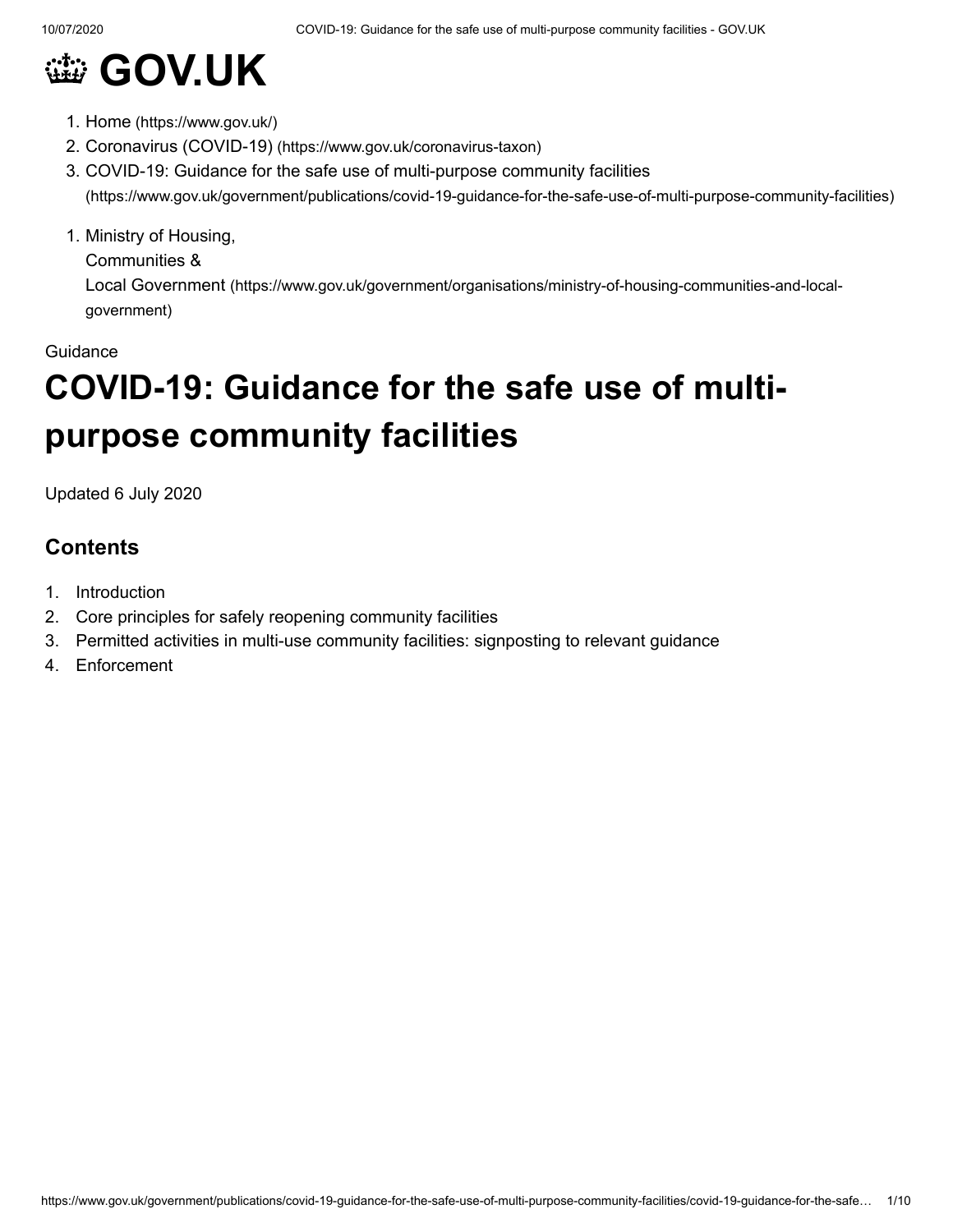# **OGL**

#### © Crown copyright 2020

This publication is licensed under the terms of the Open Government Licence v3.0 except where otherwise stated. To view this licence, visit [nationalarchives.gov.uk/doc/open-government-licence/version/3](https://www.nationalarchives.gov.uk/doc/open-government-licence/version/3) (https://www.nationalarchives.gov.uk/doc/open-government-licence/version/3) or write to the Information Policy Team, The National Archives, Kew, London TW9 4DU, or email: [psi@nationalarchives.gsi.gov.uk](mailto:psi@nationalarchives.gsi.gov.uk).

Where we have identified any third party copyright information you will need to obtain permission from the copyright holders concerned.

This publication is available at https://www.gov.uk/government/publications/covid-19-guidance-for-the-safe-use-ofmulti-purpose-community-facilities/covid-19-guidance-for-the-safe-use-of-multi-purpose-community-facilities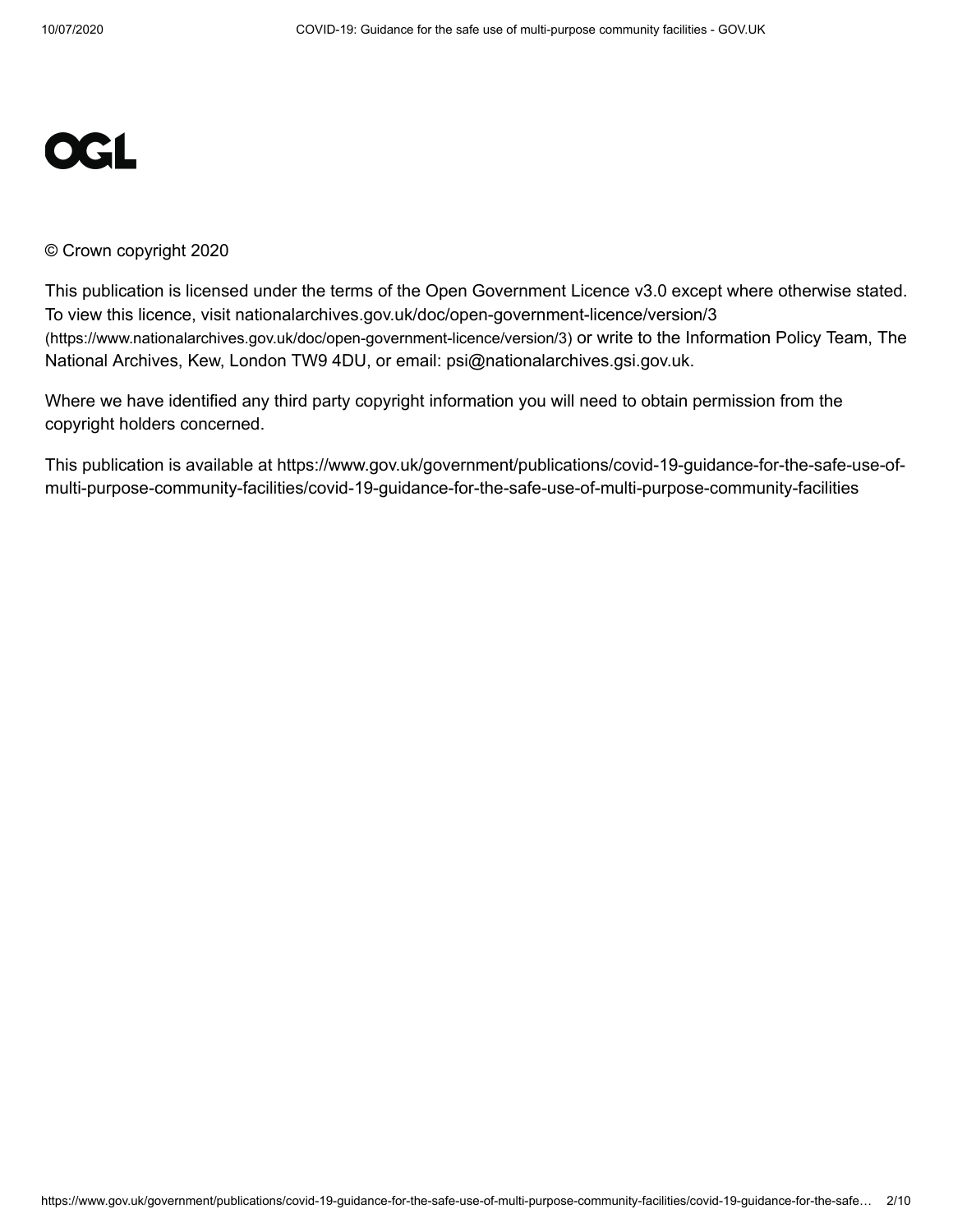#### **Please note**:

This guidance is national guidance that applies across England. Please consider if local restrictions are in place when reading and implementing this guidance, see www.gov.uk/coronavirus [\(https://www.gov.uk/coronavirus\)](https://www.gov.uk/coronavirus) for local information.

If your multi-purpose community facilities is based in Leicester please observe the restrictions set out here: Leicestershire coronavirus lockdown areas and changes [\(https://www.gov.uk/government/news/leicestershire](https://www.gov.uk/government/news/leicestershire-coronavirus-lockdown-areas-and-changes)coronavirus-lockdown-areas-and-changes)

This is national guidance of a general nature and should be treated as a guide. In the event of any conflict between any applicable legislation (including the health and safety legislation) and this guidance, the applicable legislation shall prevail.

## **1. Introduction**

Community centres, village halls, and other multi-use community facilities support a wide range of local activity. However, their communal nature also makes them places that are vulnerable to the spread of coronavirus (COVID-19).

This information is for those managing multi-use community facilities. It signposts to relevant guidance on a range of different activities that can take place in these spaces, in line with the government's roadmap [\(https://www.gov.uk/government/publications/our-plan-to-rebuild-the-uk-governments-covid-19-recovery-strategy\)](https://www.gov.uk/government/publications/our-plan-to-rebuild-the-uk-governments-covid-19-recovery-strategy) to ease the existing measures to tackle COVID-19.

Managers of community facilities will have discretion over when they consider it safe to open for any activity permitted by legislation and may decide to remain closed if they are not able to safely follow the advice in the relevant guidance, to make the space COVID-19 secure.

Many community facilities are also workplaces and those responsible for the premises should therefore be aware of their responsibilities as employers [\(https://www.gov.uk/guidance/working-safely-during-coronavirus-covid-19\)](https://www.gov.uk/guidance/working-safely-during-coronavirus-covid-19). The government is clear that no one is obliged to work in an unsafe workplace.

Organisations also have a duty of care to volunteers to ensure as far as reasonably practicable they are not exposed to risks to their health and safety and are afforded the same level of protection as employees and the self-employed. See government information on coronavirus volunteering and how to help safely [\(https://www.gov.uk/guidance/working-safely-during-coronavirus-covid-19/heritage-locations\)](https://www.gov.uk/guidance/working-safely-during-coronavirus-covid-19/heritage-locations). Volunteers and other individuals who are shielding should continue to follow the government's advice on shielding [\(https://www.gov.uk/government/publications/guidance-on-shielding-and-protecting-extremely-vulnerable-persons-from-covid-](https://www.gov.uk/government/publications/guidance-on-shielding-and-protecting-extremely-vulnerable-persons-from-covid-19/guidance-on-shielding-and-protecting-extremely-vulnerable-persons-from-covid-19)19/guidance-on-shielding-and-protecting-extremely-vulnerable-persons-from-covid-19).

Each community facility should apply relevant guidance listed here, locally, depending on circumstances, including its size and type of activities it hosts, its users, how it is organised, operated, managed and regulated.

You should also consider the security implications of any changes you intend to make as a result of COVID -19.

Some key principles relevant to owners, operators and managers of multi-use indoor community facilities are highlighted below.

## **2. Core principles for safely reopening community facilities**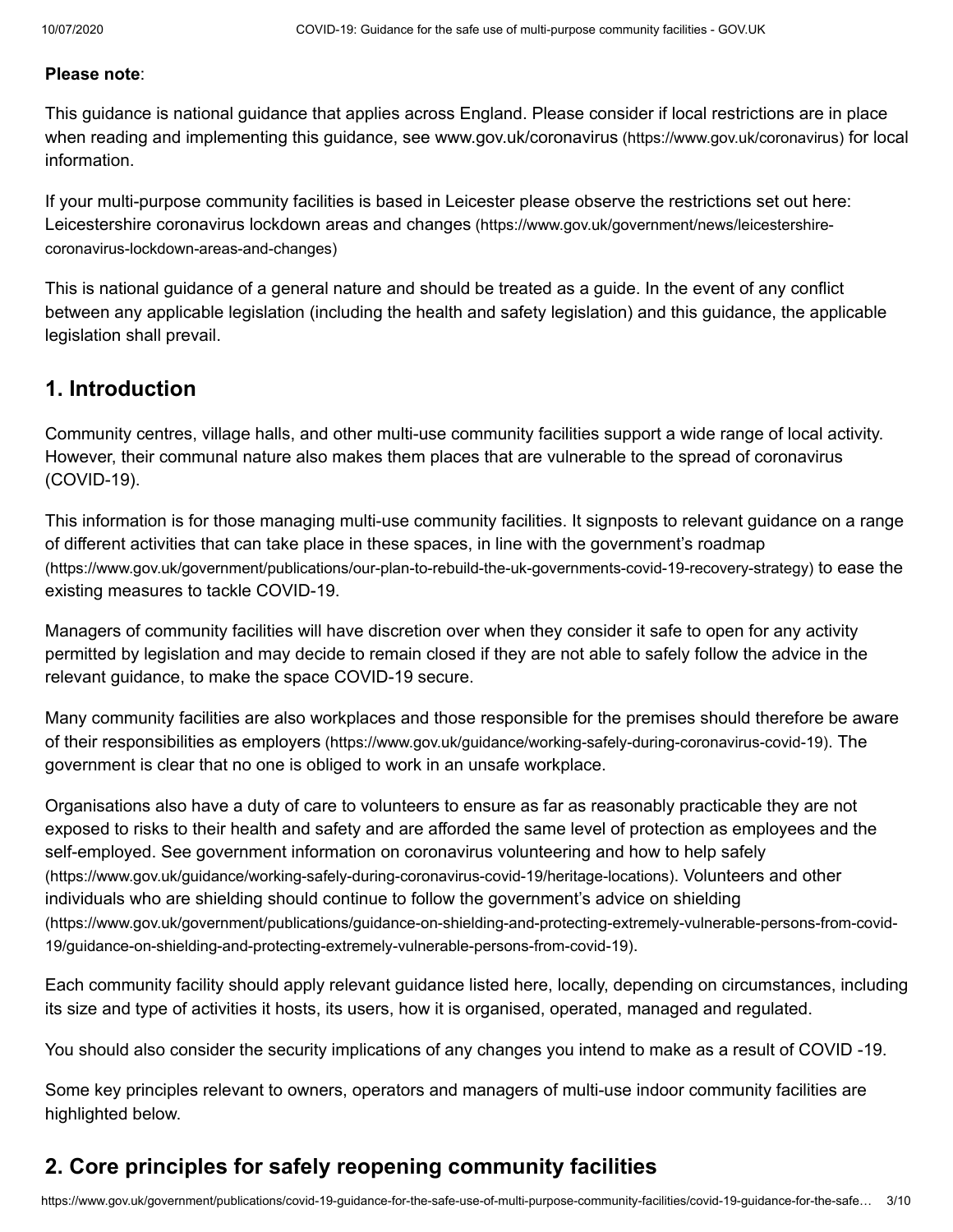Community facilities are used for a range of purposes, and relevant guidance on specific activities is signposted below (section 3). However, there are general principles that managers of community spaces should follow in making their space COVID-19 secure, and safely re-opening for permitted activity.

Any reopening plans should be consistent with:

- core public health guidance [\(https://www.gov.uk/government/collections/coronavirus-covid-19-list-of-guidance\)](https://www.gov.uk/government/collections/coronavirus-covid-19-list-of-guidance) regarding health, hygiene, and social distancing (https://www.gov.uk/government/publications/staying-alert-and[safe-social-distancing/staying-alert-and-safe-social-distancing-after-4-july\)](https://www.gov.uk/government/publications/staying-alert-and-safe-social-distancing/staying-alert-and-safe-social-distancing-after-4-july)
- safe workplace guidelines [\(https://www.gov.uk/guidance/working-safely-during-coronavirus-covid-19\)](https://www.gov.uk/guidance/working-safely-during-coronavirus-covid-19), to ensure employees are safe to return to work

Anyone with control of non-domestic premises (such as a community centre, village or community hall) has legal responsibilities under health and safety law, and must take reasonable measures to ensure the premises, access to it, and any equipment or substances provided are safe for people using it, so far as is reasonably practicable.

To help decide which actions to take prior to re-opening the building for permitted activity, a **COVID-19 risk assessment should be completed**, taking account of the core guidance on social distancing and the points set out below. This will be in addition to any risk assessment which is already in place for the community facility. See guidance on completing a risk assessment [\(https://www.hse.gov.uk/simple-health-safety/risk/risk-assessment-template](https://www.hse.gov.uk/simple-health-safety/risk/risk-assessment-template-and-examples.htm)and-examples.htm).

Users and hirers of a community facility have responsibility for managing risks arising from their own activities when they have control of premises and should take account of any guidance relevant to their specific activity or sector.

A fire risk assessment should be undertaken if your building or space is repurposed, for example when there is any change in use or type of use.

## **2a: Social distancing and capacity**

Measures should be in place to ensure all users of community facilities follow the guidelines on social distancing, including **strict adherence to social distancing** of 2 metres or 1 metre with risk mitigation (where 2 metres is not viable) are acceptable. You should consider and set out the mitigations you will introduce in your risk assessment.

The size and circumstance of the premises will determine the maximum number of people that can be accommodated while also facilitating social distancing. In defining the number of people that can reasonably follow 2 metres distancing (or 1 metre with risk mitigation), the total floorspace as well as likely pinch points and busy areas should be taken into account (e.g. entrances, exits) and where possible alternative or one-way routes introduced.

Users should continue to socially distance from those they do not live with wherever possible. Users of community facilities should limit their social interactions to 2 households (including support bubbles [\(https://www.gov.uk/guidance/meeting-people-from-outside-your-household-from-4-july#making-a-support-bubble-with](https://www.gov.uk/guidance/meeting-people-from-outside-your-household-from-4-july#making-a-support-bubble-with-another-household)another-household)) in any location; or, if outdoors, potentially up to 6 people from different households. It is against the law for gatherings of more than 30 people to take place in private homes (including gardens and other outdoor spaces). However, premises or locations which are COVID-19 secure will be able to hold more than 30 people, subject to their own capacity limits.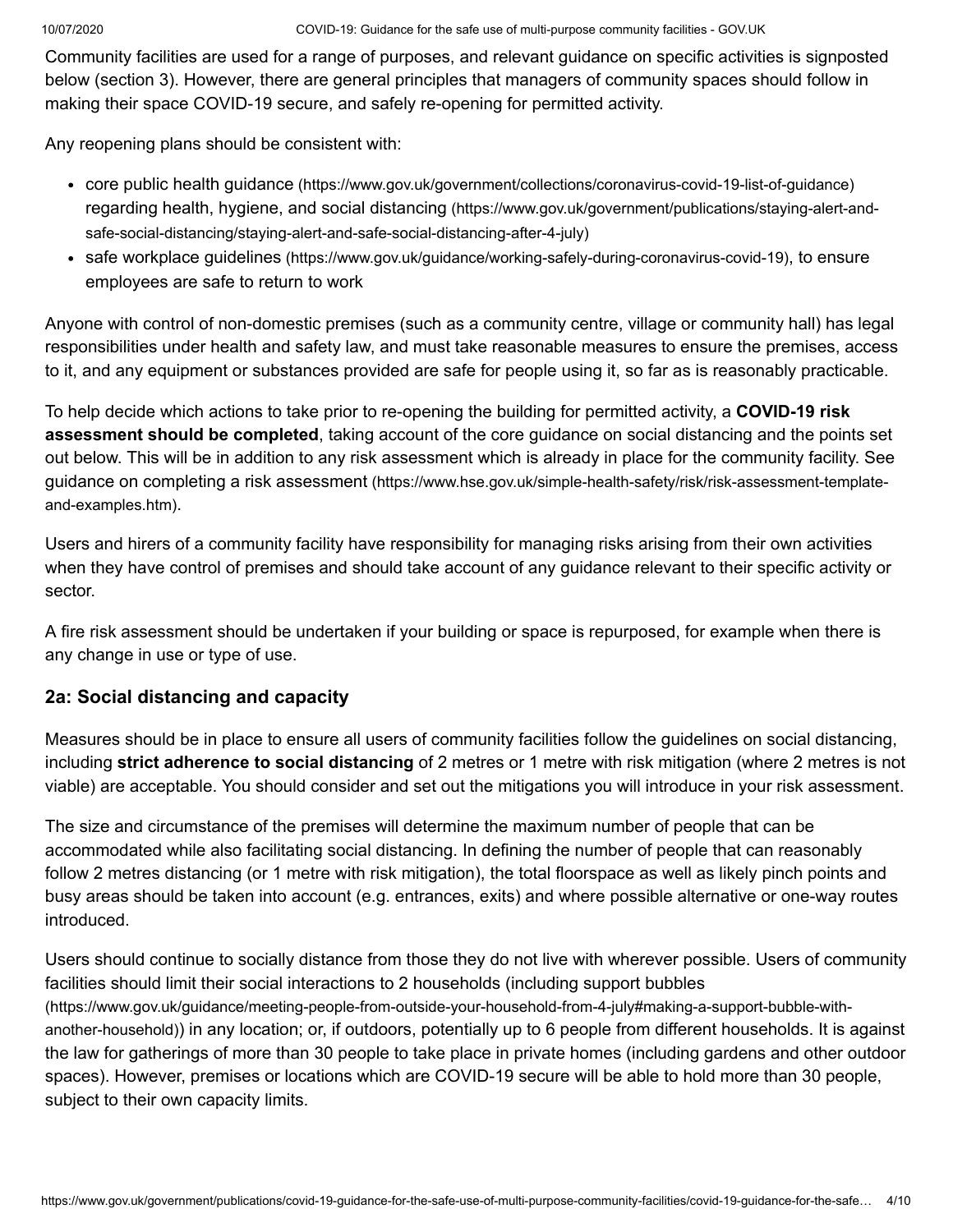Where gatherings have more than 30 people, those operating venues should take additional steps to ensure the safety of the public and prevent large gatherings or mass events from taking place. At this time, venues should not permit indoor performances, including drama, comedy and music, to take place in front of a live audience. See guidance on indoor grassroots sport [\(https://www.gov.uk/guidance/working-safely-during-coronavirus-covid-19/providers](https://www.gov.uk/guidance/working-safely-during-coronavirus-covid-19/providers-of-grassroots-sport-and-gym-leisure-facilities)of-grassroots-sport-and-gym-leisure-facilities).

A risk assessment should determine the maximum capacity of a hall or hire space while able to maintain social distancing according to the relevant guidelines. It should also identify points of high risk in the building and mitigating actions to address the identified risks. Centre managers should also consider what changes might be needed to enable safe access to the building. These may include:

- **Making use of multiple exit and entry points:** to introduce a one-way flow in and out of the premises, with appropriate floor markings or signage. Any changes to entrances, exits and queues should take into account the need to make reasonable adjustments for those who need them, such as people with disabilities.
- **Managing the arrival and departure times** of different group so as to reduce the pressure at exits and entrances.
- **Queue management:** the flow of groups in and out of the premises should be carefully controlled to reduce the risk of congestion. It may be necessary to introduce socially distanced queuing systems.

You should make users aware of, and encouraging compliance with, limits on gatherings. For example, on arrival or at booking. Indoor gatherings are limited to members of any 2 households (or support bubbles); while outdoor gatherings are limited to members of any 2 households (or support bubbles), or a group of at most 6 people from any number of households.

Further guidance on how to manage visitors and customers can be found in the BEIS guidance on workplaces [\(https://www.gov.uk/guidance/working-safely-during-coronavirus-covid-19/offices-and-contact-centres\)](https://www.gov.uk/guidance/working-safely-during-coronavirus-covid-19/offices-and-contact-centres).

Individual businesses or venues should consider the cumulative impact of many venues re-opening in a small area. This means working with local authorities, neighbouring businesses and travel operators to assess this risk and applying additional mitigations. These could include:

- Further lowering capacity even if it is possible to safely seat a number of people inside a venue, it may not be safe for them all to travel or enter that venue.
- Staggering entry times with other venues and taking steps to avoid queues building up in surrounding areas.
- Arranging one-way travel routes between transport hubs and venues.
- Advising patrons to avoid particular forms of transport or routes and to avoid crowded areas when in transit to the venue.

Local authorities should avoid issuing licenses for events that could lead to larger gatherings forming and provide advice to businesses on how to manage events of this type. If appropriate, the government has powers under schedule 22 of the Coronavirus Act 2020 to close venues hosting large gatherings or prohibit certain events (or types of event) from taking place, and a power under Regulation 6 of the Health Protection (Coronavirus, Restrictions) (No. 2) (England) Regulations 2020 to restrict access to a public place.

## **2b: Cleaning**

All surfaces, especially those most frequently touched, should be cleaned regularly, using standard cleaning products. If you are cleaning after a known or suspected case of COVID-19 then you should refer to the specific guidance [\(https://www.gov.uk/government/publications/covid-19-decontamination-in-non-healthcare-settings/covid-19](https://www.gov.uk/government/publications/covid-19-decontamination-in-non-healthcare-settings/covid-19-decontamination-in-non-healthcare-settings) decontamination-in-non-healthcare-settings).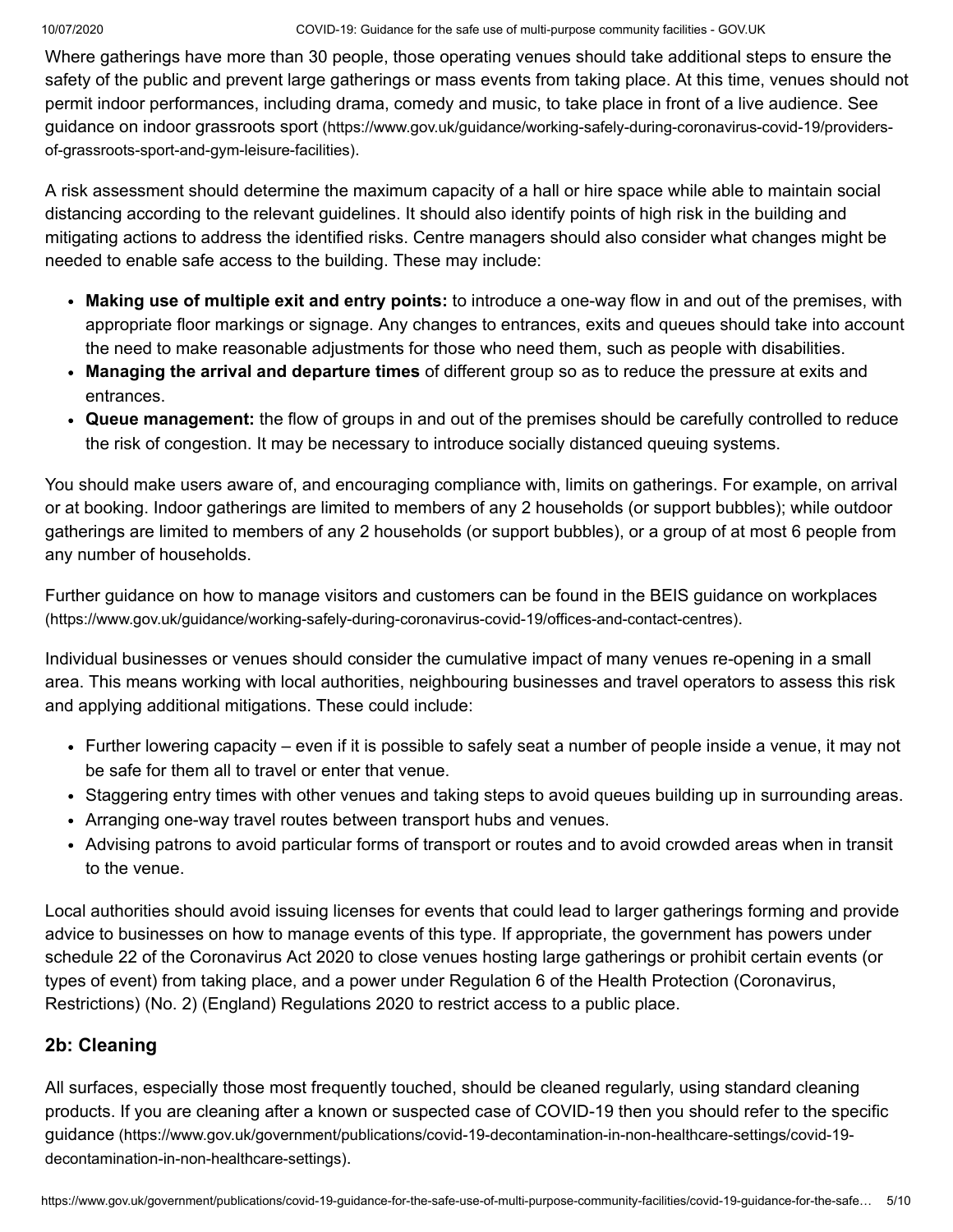Sufficient time needs to be allowed for this cleaning to take place, particularly before reopening. Frequently used objects, surfaces or spaces, including for example doorways between outside and inside spaces should be given particular attention when cleaning.

Where possible, non-fire doors and windows should be opened to improve ventilation in the premises. Other measures that will usually be needed are:

- signs and posters to build awareness of good handwashing technique, the need to increase handwashing frequency, advice to avoid touching your face and to cough or sneeze into a tissue which is binned safely, or into your arm if a tissue is not available;
- providing hand sanitiser in multiple locations, such as reception areas, in addition to washrooms
- setting clear use and cleaning guidance for toilets to ensure they are kept clean and social distancing is achieved as much as possible; and
- providing hand drying facilities (paper towels or electrical dryers)

## **2c: Hygiene and face coverings**

On entering and leaving a community facility everyone, including staff, should be asked to **wash their hands thoroughly for at least 20 seconds using soap and water** or to use hand sanitiser if hand washing facilities are not available.

If you can, you should wear a face covering [\(https://www.gov.uk/government/publications/staying-safe-outside-your](https://www.gov.uk/government/publications/staying-safe-outside-your-home/staying-safe-outside-your-home#face-coverings)home/staying-safe-outside-your-home#face-coverings) in enclosed public spaces where social distancing isn't possible and where you will come into contact with people you do not normally meet, such as a community facility. This is most relevant for short periods indoors in crowded areas.

Evidence suggests that wearing a face covering does not protect you. However, if you are infected but have not yet developed symptoms, it may provide some protection for others you come into close contact with. If you have symptoms of COVID-19, you and your household must isolate at home; wearing a face covering does not change this.

Face coverings do not replace social distancing. Even if a face covering is used, staff and users of the space should continue to wash hands regularly and maintain social distancing. If users of the space choose to wear one, it is important to use face coverings properly and thoroughly wash hands before putting them on and taking them off.

Please note, a face covering is not the same as the surgical masks or respirators used by healthcare and other workers as part of personal protective equipment. These should continue to be reserved for those who need them to protect against risks in their workplace, such as health and care workers, and those in industrial settings, like those exposed to dust hazards.

Face coverings should not be used by children under the age of 3 or those who may find it difficult to manage them correctly – see a list of individuals this might apply to (https://www.gov.uk/guidance/coronavirus-covid-19-safer[travel-guidance-for-passengers#exemptions-face-coverings\)](https://www.gov.uk/guidance/coronavirus-covid-19-safer-travel-guidance-for-passengers#exemptions-face-coverings).

You should be prepared to remove your face covering if asked to do so by police officers and staff for the purposes of identification.

Please be mindful that the wearing of a face covering may inhibit communication with people who rely on lip reading, facial expressions and clear sound.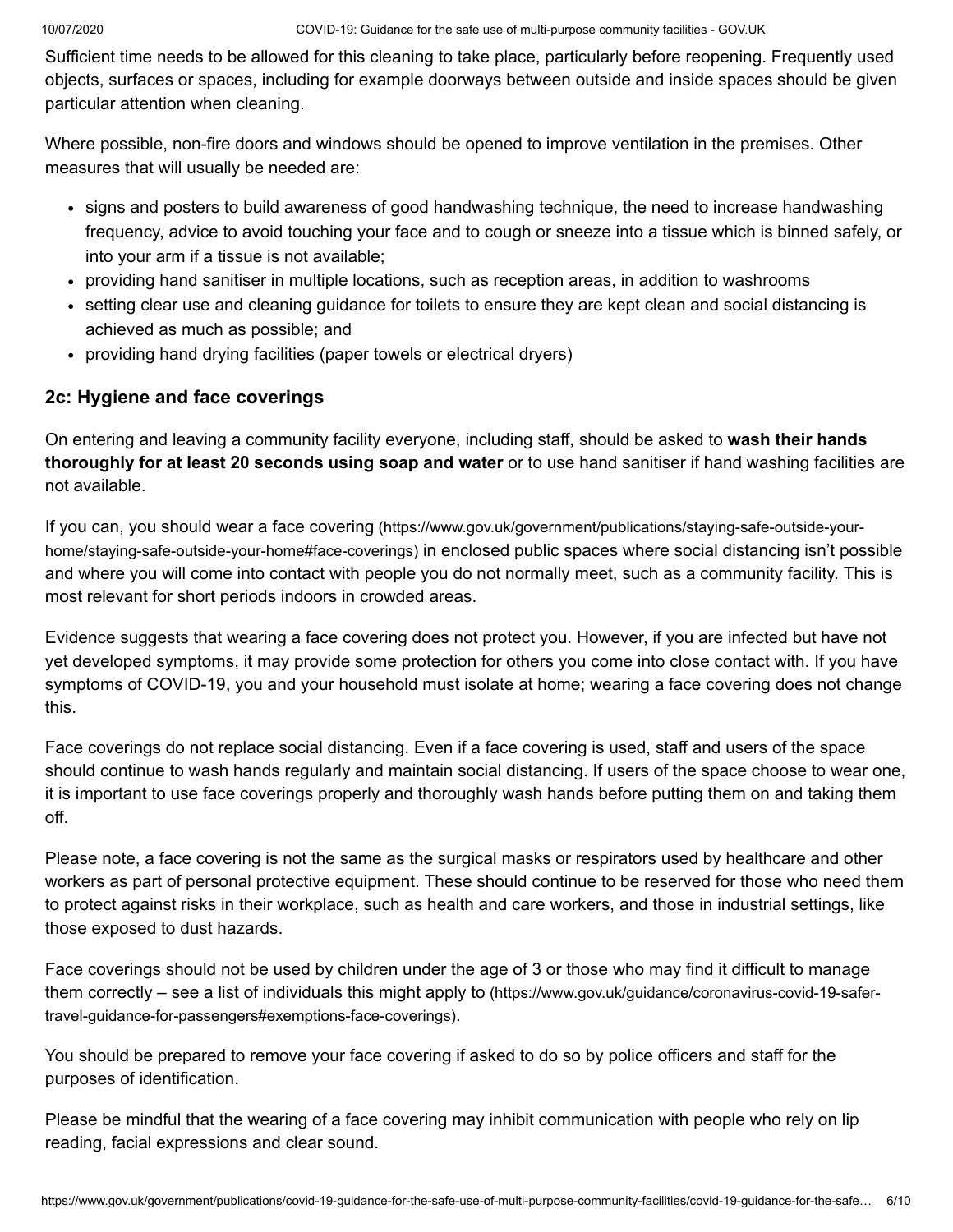#### **2d: Vulnerable people**

Certain groups of people are at increased risk of severe disease from coronavirus (COVID-19), including all people aged 70 or over. Such individuals are advised to stay at home as much as possible and, if they do go out, to take particular care to minimise contact with others outside of their household.

#### **2e: Toilets**

Public toilets, portable toilets and toilets inside premises should be kept open and carefully managed to reduce the risk of transmission of COVID-19.

Steps that will usually be needed:

- Using signs and posters to build awareness of good handwashing technique, the need to increase handwashing frequency and to avoid touching your face, and to cough or sneeze into a tissue which is binned safely, or into your arm if a tissue is not available.
- Consider the use of social distancing marking in areas where queues normally form, and the adoption of a limited entry approach, with one in, one out (whilst avoiding the creation of additional bottlenecks).
- To enable good hand hygiene consider making hand sanitiser available on entry to toilets where safe and practical, and ensure suitable handwashing facilities including running water and liquid soap and suitable options for drying (either paper towels or hand driers) are available.
- Setting clear use and cleaning guidance for toilets, with increased frequency of cleaning in line with usage. Use normal cleaning products, paying attention to frequently hand touched surfaces, and consider use of disposable cloths or paper roll to clean all hard surfaces.
- Keep the facilities well ventilated, for example by fixing doors open where appropriate.
- Special care should be taken for cleaning of portable toilets and larger toilet blocks.
- Putting up a visible cleaning schedule can keep it up to date and visible.
- Providing more waste facilities and more frequent rubbish collection.

#### **2f: Noise**

All venues should ensure that steps are taken to avoid people needing to unduly raise their voices to each other. This includes – but is not limited to – refraining from playing music or broadcasts that may encourage shouting, including if played at a volume that makes normal conversation difficult. This is because of the potential for increased risk of transmission – particularly from aerosol and droplet transmission.

We will develop further guidance, based on scientific evidence, to enable these activities as soon as possible. You should take similar steps to prevent other close contact activities – such as communal dancing.

#### **2g: Track and Trace (collecting customer data)**

The opening up of the economy following the COVID-19 outbreak is being supported by NHS Test and Trace. You should assist this service by keeping a temporary record of your customers and visitors for 21 days, in a way that is manageable for your business, and assist NHS Test and Trace with requests for that data if needed. This could help contain clusters or outbreaks.

Many businesses that take bookings already have systems for recording their customers and visitors – including restaurants, hotels, and hair salons. If you do not already do this, you should do so to help fight the virus. We will work with industry and relevant bodies to design this system in line with data protection legislation, and set out details shortly.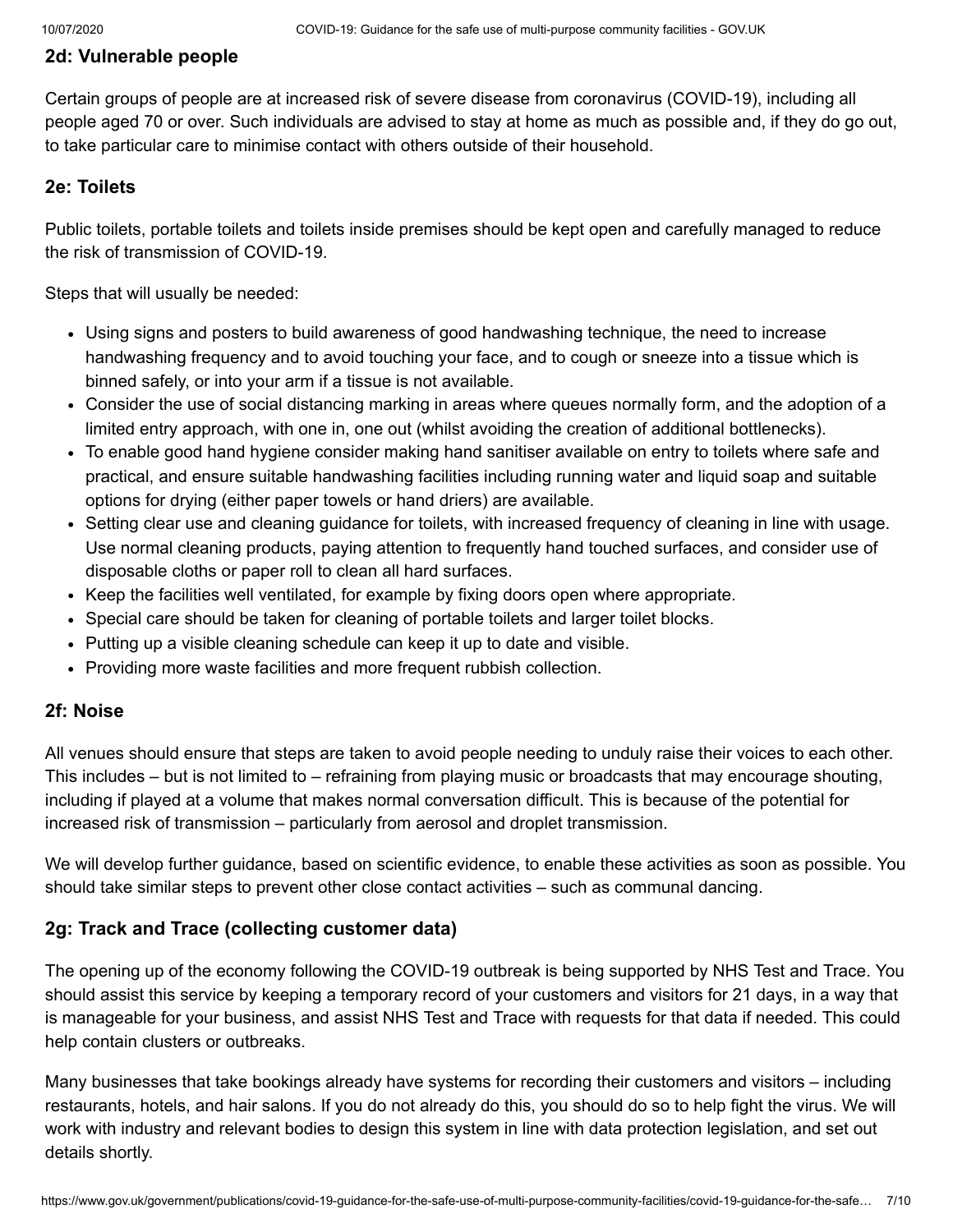## **2h: Travel and parking**

Car parks are permitted to be open and managers of premises and councils should consider practical measures such as changing the car park layout to help people socially distance. Decisions to reopen car parks are to be made locally.

Face coverings are now mandatory on public transport (https://www.gov.uk/government/publications/staying-safe[outside-your-home/staying-safe-outside-your-home#face-coverings\)](https://www.gov.uk/government/publications/staying-safe-outside-your-home/staying-safe-outside-your-home#face-coverings), apart from those who meet the exceptions [\(https://www.gov.uk/guidance/coronavirus-covid-19-safer-travel-guidance-for-passengers#exemptions-face-coverings\)](https://www.gov.uk/guidance/coronavirus-covid-19-safer-travel-guidance-for-passengers#exemptions-face-coverings). Guidance on social distancing relevant to transport, parking and the public realm can be found below.

- Coronavirus (COVID-19): safer public places urban centres and green spaces [\(https://www.gov.uk/guidance/safer-public-places-urban-centres-and-green-spaces-covid-19/4-management-of-urban](https://www.gov.uk/guidance/safer-public-places-urban-centres-and-green-spaces-covid-19/4-management-of-urban-centres)centres)
- Coronavirus (COVID-19): safer travel guidance for passengers [\(https://www.gov.uk/guidance/coronavirus-covid-](https://www.gov.uk/guidance/coronavirus-covid-19-safer-travel-guidance-for-passengers)19-safer-travel-guidance-for-passengers)

## **3. Permitted activities in multi-use community facilities: signposting to relevant guidance**

Community facilities such as community centres and village halls are used for a wide range of local activities and services – from childcare provision to hosting social and recreational clubs. In line with the government's recovery roadmap, different activities are subject to specific reviews and guidance on when and how they are permitted to resume. Where a premises delivers a mix of services, only those services that are permitted to be open should be available.

Those managing community facilities, and those using community facilities for the following activities, should take account of the relevant guidance below:

## **3a: Early years and youth provision**

Community facilities which serve as premises for early years provision and childcare have been allowed to open for this purpose from 1 June. Providers of these services in community facilities should follow the relevant government guidance:

- Planning guide for early years and childcare settings (https://www.gov.uk/government/publications/preparing-for[the-wider-opening-of-early-years-and-childcare-settings-from-1-june/planning-guide-for-early-years-and-childcare](https://www.gov.uk/government/publications/preparing-for-the-wider-opening-of-early-years-and-childcare-settings-from-1-june/planning-guide-for-early-years-and-childcare-settings)settings)
- Actions for early years and childcare providers during the coronavirus outbreak [\(https://www.gov.uk/government/publications/coronavirus-covid-19-early-years-and-childcare-closures/coronavirus-covid-](https://www.gov.uk/government/publications/coronavirus-covid-19-early-years-and-childcare-closures/coronavirus-covid-19-early-years-and-childcare-closures)19-early-years-and-childcare-closures)
- Implementing protective measures in education and childcare settings [\(https://www.gov.uk/government/publications/coronavirus-covid-19-implementing-protective-measures-in-education-and](https://www.gov.uk/government/publications/coronavirus-covid-19-implementing-protective-measures-in-education-and-childcare-settings/coronavirus-covid-19-implementing-protective-measures-in-education-and-childcare-settings)childcare-settings/coronavirus-covid-19-implementing-protective-measures-in-education-and-childcare-settings)

Community facilities can also open for the provision of other services for children and young people, however they should ensure that people from different households can socially distance from anyone they do not live with or who is not in their support bubble, and should not facilitate indoor sports or fitness activity.

## **3b: Voluntary sector and other service provision**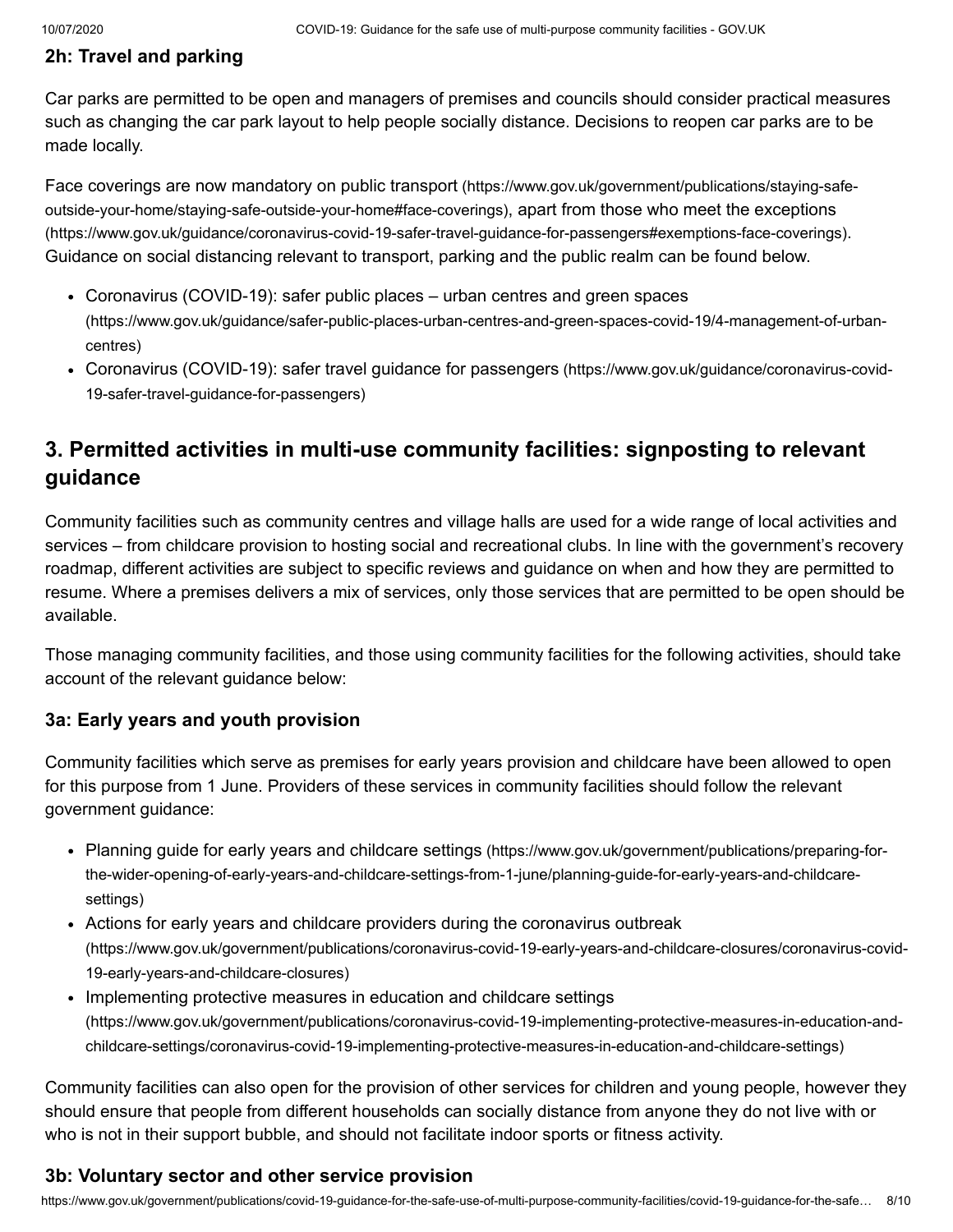Community facilities are currently able to open for essential voluntary activities and urgent public services, such as food banks, homeless services, and blood donation sessions. Any provision should be conducted in line with the core principles of social distancing and shielding for clinically vulnerable people set out above.

## **3c: Recreation, leisure and social gatherings**

Clubs or groups that use community facilities can begin to meet again and facility managers should follow these COVID-19 secure guidelines to facilitate that.

Premises or locations which are COVID-19 secure will be able to hold more than 30 people, subject to their own capacity limits, although any individual groups should not interact with anyone outside of the group they are attending the venue with – so in a group no larger than 2 households or 6 people if outdoors.

People meeting in a club or group context at a community centre should be encouraged to socially distance from anyone they do not live with or who is not in their support bubble. In general, people are being advised to only:

- meet indoors in groups of up to 2 households
- meet outdoors in a group of no more than 2 households (including your support bubble) or in a group of up to 6 people from different households.

Community facilities should therefore not facilitate large gatherings or celebrations. See guidance on weddings [\(https://www.gov.uk/government/publications/covid-19-guidance-for-small-marriages-and-civil-partnerships/covid-19-guidance](https://www.gov.uk/government/publications/covid-19-guidance-for-small-marriages-and-civil-partnerships/covid-19-guidance-for-small-marriages-and-civil-partnerships)for-small-marriages-and-civil-partnerships). We recognise the importance of social clubs for some individuals and recommend that these can proceed with caution in venues that have been made COVID-19 secure.

At this time, community facilities should not permit live performances, including drama, comedy and music, to take place in front of a live audience.

See guidance for providers of sport and gym/leisure facilities on how to safely open [\(https://www.gov.uk/government/publications/coronavirus-covid-19-guidance-on-phased-return-of-sport-and](https://www.gov.uk/government/publications/coronavirus-covid-19-guidance-on-phased-return-of-sport-and-recreation/guidance-for-the-public-on-the-phased-return-of-outdoor-sport-and-recreation)recreation/guidance-for-the-public-on-the-phased-return-of-outdoor-sport-and-recreation).

## **3d: Meetings and civic functions**

We continue to recommend that where meetings can take place digitally without the need for face-to-face contact, they should continue to do so. Where community facilities need to be used for physical meetings, these meetings should be managed within the social distancing guidance and principles set out above.

The principles set out in the 'Safer workplaces' guidance apply, including but not limited to:

- meetings of civic, political or community groups (e.g. parish council meeting, ward meeting of political party; charity board of trustees)
- MP or councillor surgery/drop-in sessions. The government is discouraging unnecessary physical attendance at meetings. Where necessary to take place physically, participants should maintain 2 metres (or 1 metre with risk mitigation) separation throughout
- public meetings and local consultations (e.g. planning)

Local authorities in England have some powers to hold public meetings virtually by using video or telephone conferencing technology.

Further information is available: Working safely during coronavirus [\(COVID-19\):](https://www.gov.uk/government/publications/covid-19-guidance-for-the-safe-use-of-multi-purpose-community-facilities/Offices%20and%20contact%20centres) Offices and contact centres.